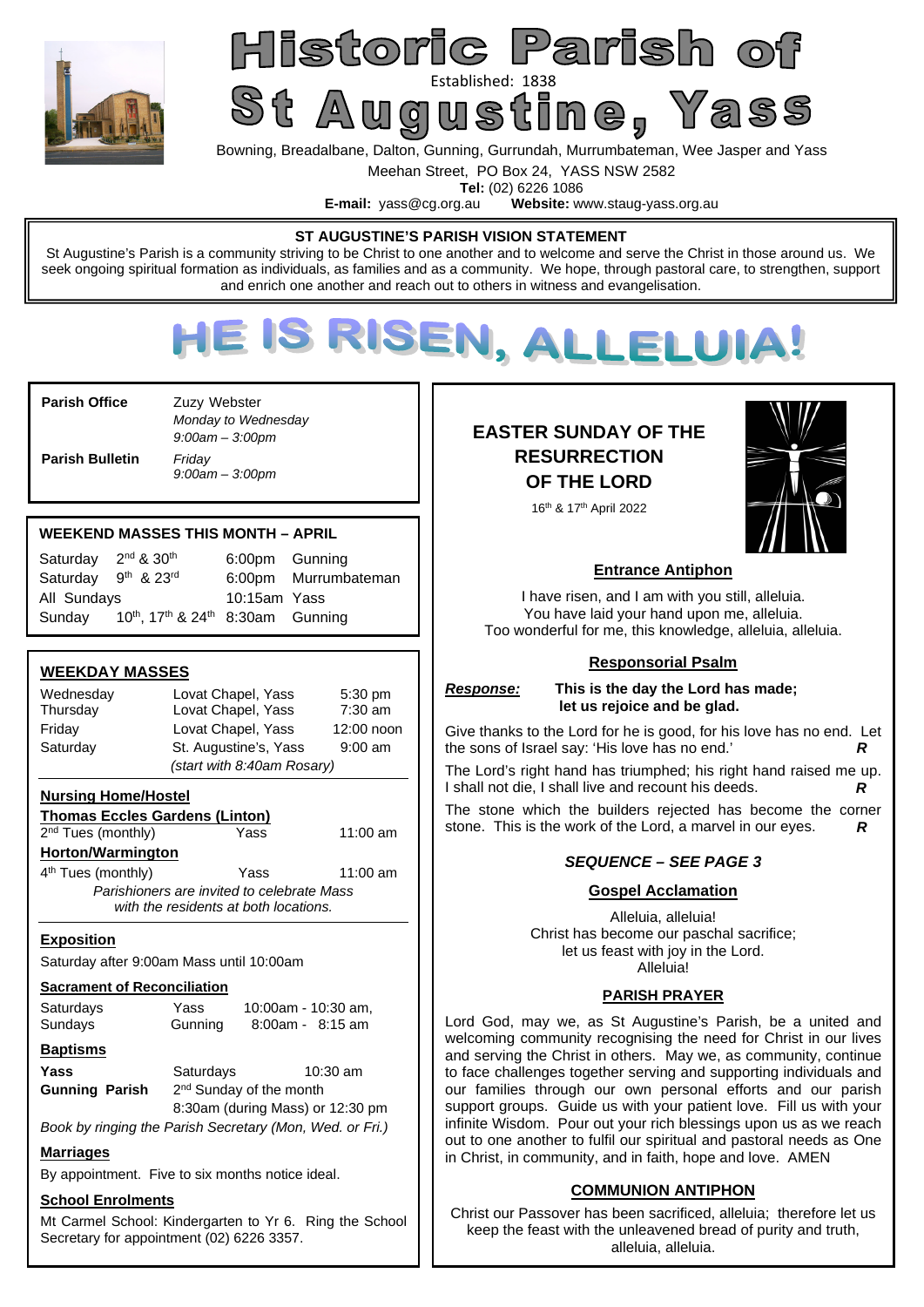*Thoughts from the Presbytery* 



#### **HOMILY**

#### **Dawn Has Broken – The Son Is Risen**

Anyone who has been up at the crack of dawn in Hobart will know of the beauty of the first hint of the sun rising. It is a moment of anticipation.

As it was for the women hurrying to the tomb 'as the day was dawning', 'just as the sun was rising', as the gospels tell us.

What a setting of the scene! Dawn is breaking. The power of darkness is being dispelled.

The Power of Darkness which had Jesus unjustly sentenced,

the Power of Darkness which had Jesus cruelly tortured,

the Power of Darkness which had Jesus buried in the pitchblackness of the tomb.

That Power of Darkness is being conquered by the life-giving energies of the now Risen Son.

The menacing and gloomy power of the Prince of Darkness, whose principal warrior is Death, was vanquished by the Son-Rise of all sunrises flooding our world and the whole of human history with divine light and energy.

Those women who had gone to the burial site with oils and spices to do loving service to the body of Jesus were inspired to understand that the empty *tomb* was, in reality, an empty *womb*.

The earth could not contain the death-annihilating new life of Jesus the Nazarene, Jesus the Christ, Jesus the Son of God.

Our world, our history was earth-quake opened and filled with the creative presence of the Risen Lord.

This is the heart of our faith as Catholic Christians, which we celebrate with bon-fire (good fire) in darkness at the entry to the Church.

From that earthly element we lit the Easter Candle,

we processed in: the Exsultet was sung.

'Be glad, let earth be glad, as glory floods her,

ablaze with light from her eternal King,

let all corners of the earth be glad,

knowing an end to gloom and darkness.'

Our faith is that an earth-shattering event occurred – that the tomb carved out of the earth was unsealed by Divine Power!

*That* is what the women first saw, simply an empty tomb. They did not see the resurrection itself, which is nowhere described in the gospels. But they were inspired to believe that he was risen as he said.

And the women went running to tell the news to the disciples.

#### ACKNOWLEDGEMENT OF COUNTRY

We acknowledge Aboriginal and Torres Strait Islander people as the traditional custodians of the land in which we meet. We pay our respects to the Elders of the past, present and future.



#### *Cont…..*

It was *women* who were the first bearers of the message of Our Lord's victory over death, a message which they proclaimed to *men*:

men who did not believe that the *grave* injustice done to the most innocent man to walk the earth could be set right;

men who did not believe that the *deadly* violence done to the greatest exponent of non-violence could be healed;

men who did not believe that Death could be done to death.

Eventually, the men *did* believe, and we gather here today because *we* believe:

that grave injustice has been set right – and can be set right again and again

that deadly violence has been healed – and can be healed again and again

that Death *has* been done to death – and *can* be done to death again and again

because the Son has risen.

'O Death, where is thy sting? O Death, where is thy victory?'

His body was transformed by the energy of Divine love. The power of love had risen superior to the merely biological. The power of Divine love had risen superior to death and its warriors; entropy, exhaustion and decay.

This power is not confined to the body of the Nazarene. We can, by grace, participate in the resurrection life of Our Lord Jesus Christ.

A glorious destiny awaits us, heralded on the first day of the week as dawn was breaking.

The Son was Risen, flooding our world, our history, with divine light and energy.

The Son is Risen! Alleluia, Alleluia!

*Fr Michael Tate*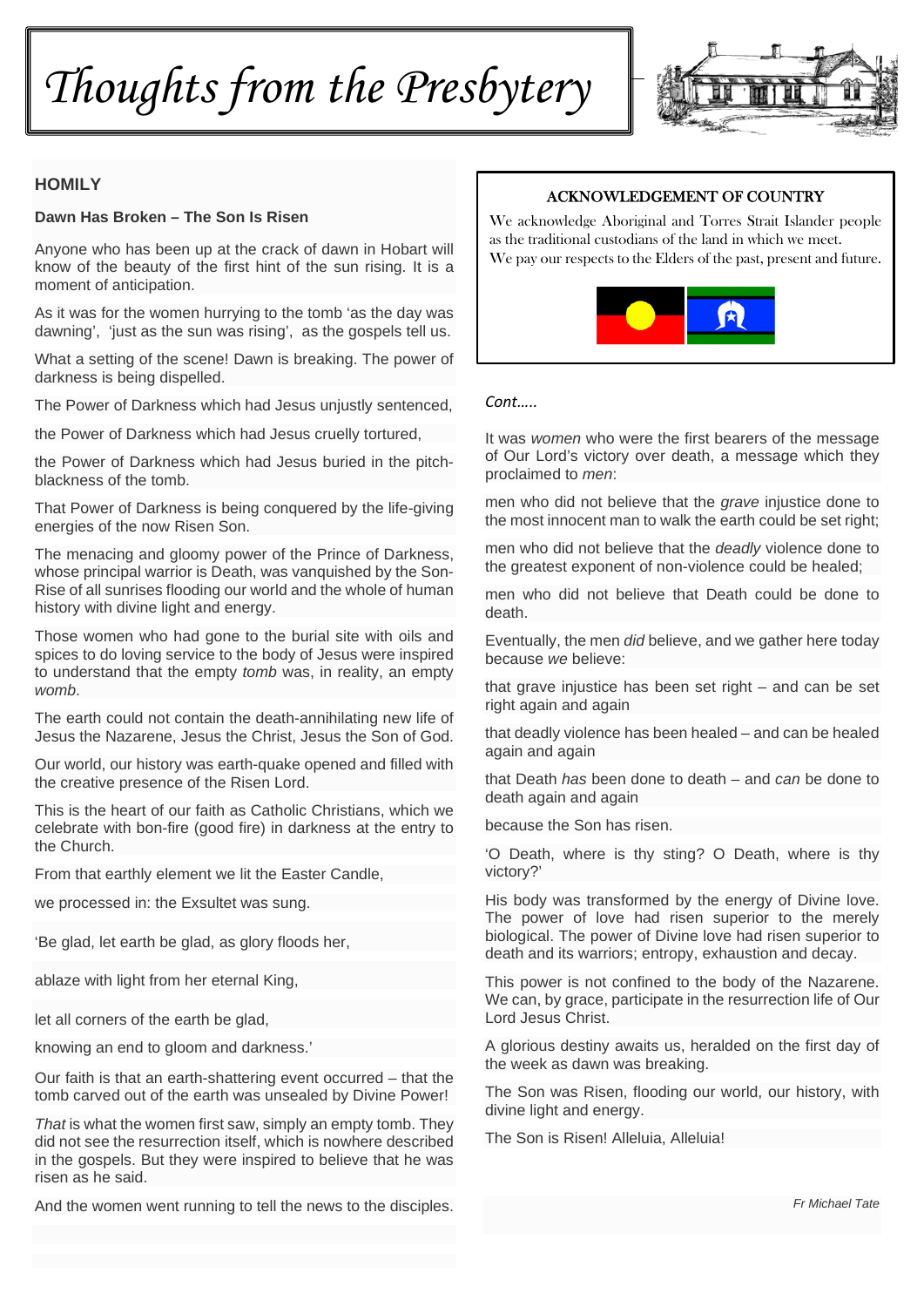# EASTER BLESSINGS TO EVERYONE

| <b>Parish Priest</b>            | Father            | Peter My           |
|---------------------------------|-------------------|--------------------|
| <b>Youth Worker</b>             | Clare             | Healey             |
| <b>Chair Finance Committee</b>  | Paul              | O'Mara             |
| <b>Chair Parish Council</b>     | <b>Bryan</b>      | Coleborne (acting) |
| <b>Principal of the School</b>  | Michael           | Green              |
| <b>School Community Council</b> | Amber             | Maher              |
| <b>Sacramental Team Leader</b>  | Dianne            | Carey              |
| <b>RCIA</b>                     | Genevieve Colbert |                    |

#### **Parish Finance Committee Members:**

Father Peter My Stan Waldren David Garland Mark Valencic Paul O'Mara Trish Gibbs Irene Carr

#### **Parish Pastoral Council Members:**

| VACANT (Youth)                 |                                              | Peter | Cleary (Liturgy)              |
|--------------------------------|----------------------------------------------|-------|-------------------------------|
| Bryan                          | Coleborne (Ecumenism) Michael Green (School) |       |                               |
|                                | Genevieve Colbert (Education)                |       | Lourdes O'Keefe (Social)      |
| Bob                            | Nash (Maintenance)                           |       | Michael Van Wanrooy (Welfare) |
|                                | VACANT (Social Justice)                      |       | Zuzy Webster (Secretary)      |
| Ex Officio Member: Fr Peter My |                                              |       |                               |

#### **SEQUENCE**

Christians, to the Paschal Victim offer sacrifice and praise.

The sheep are ransomed by the Lamb;

and Christ, the undefiled,

hath sinners to his Father reconciled.

Death with life contended: combat strangely ended!

Life's own Champion, slain, yet lives to reign.

Tell us, Mary: say what thou didst see upon the way.

The tomb the Living did enclose;

I saw Christ's glory as he rose! The angels there attesting; shroud with grave-cloths resting.



Christ, my hope, has risen: he goes before you into Galilee. That Christ is truly risen from the dead we know.

Victorious king, thy mercy show!

thy mercy show!



*This weekend we will welcome into our Church community:* 

Henry Patrick child of Joseph & Megan

*and next weekend we welcome* 

Jake Beau child of David and Kellie

#### **Happy Easter Caritas from all at Caritas Australia!**

Thank you for your continued support for Project Compassion – past, present and future. Together we can help vulnerable communities face their challenges today and build a better tomorrow *For All Future Generations.* 

**PROJECT COMPASSION BOXES:** Forget to return your Project Compassion Box on Holy Thursday? Please bring it along next week as we will need to remit the monies donated shortly. *Thank You* 

\*\*\*\*\*\*\*\*\*\*\*\*\*\*\*



*Please have a look at the beautiful flowers which have been donated by a wonderful person for our altar area.* 

*It is lovely to have these fresh potted flowers and they will be there for us throughout the year.* 

### **This Day**

*Matthew 27, 27-31 Luke 23, 42-43* 

This day, I saw a King accept His crown, With soldiers paying homage at His feet; To Him, in scarlet cloaked, each man knelt down, Then led Him through the Babel-rabbled street.

Here, on this hill, they lifted Him so high, Whence, in three tongues, His title spoke to all; His mother, with His retinue close by Heard then the seven words from His lips fall.

This King of Love o'erwhelmed my sinful will, My one wish now, with Him! To be! I begged Him, here, so high on this dread hill, "Lord, when You reign, O then remember me!"

And ere they broke my legs, I heard Him say "WITH ME ... IN PARADISE ... THIS DAY!"

> *John Meston 2021*

#### **ANZAC DAY**

Mass will be celebrated at 9.00am in St Augustine's Church.



#### **WESTERN DEANERY WOMEN'S CURSILLO.**

Thursday 12 May 4.00 pm to Sunday afternoon 15 May. To be held at St Clement's Retreat Centre, Galong.

If you are interested in attending please contact Di Franks - DMFranks@bigpond.com or phone 0418 619 740

*INSURANCE: Community. What an insurance company should be about.* While you can trust Catholic Church Insurances to look after your home and family, it's our relationship with the community that makes us unique. For insurance enquiries contact CCI 1300 655 003 or visit us on www.ccinsurances.com.au